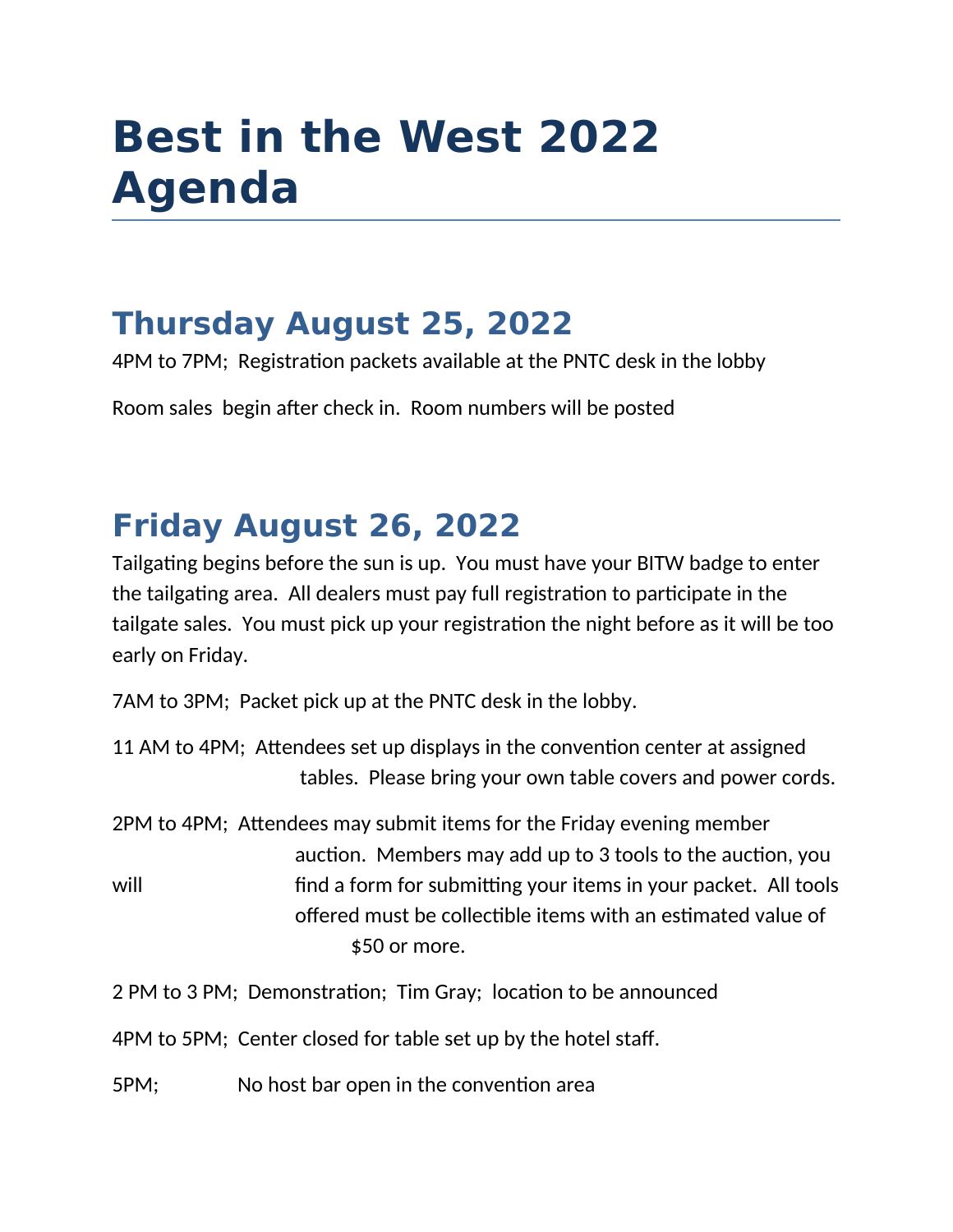- 5:30 PM; Buffet line opens. Please limit yourself to one plate until everyone everyone has gone through the line.
- 6PM; Welcoming comments, continued viewing of displays and members auction items
- 7:30 PM; Members auction. All items must be paid for and removed from the convention center that evening
- 10PM; Convention center closed for the night. Guards lockdown and secure the area.

#### **Saturday August 27, 2022**

|             | 6:30AM to 7:15; Sales and display items can be brought into the center but not<br>set up. Room must be cleared by 7:15 |
|-------------|------------------------------------------------------------------------------------------------------------------------|
|             | 7 AM to 1:30 PM; PNTC table open for packet pick up and information.                                                   |
| 7:30;       | Center opens to buyers and sellers alike. Sales are permitted<br>during set up. For handicap assistance please contact |
| Bill        | Racine or Conrad Berthold.                                                                                             |
|             | No Early Sales or to those without BITW badges.                                                                        |
| 10:30 AM;   | Jim Gehring talk about ivory; location to be announced                                                                 |
|             | Please support our sponsors by having lunch in the Hotel restaurant. Thank YOU                                         |
| 1PM to 3PM; | Bucket Raffle will be open to enter. Enter often and support<br><b>PNTC</b>                                            |
|             | Viewing of evening auction items                                                                                       |
| 3PM.;       | All displays and sales items must be removed from the<br>convention center.                                            |